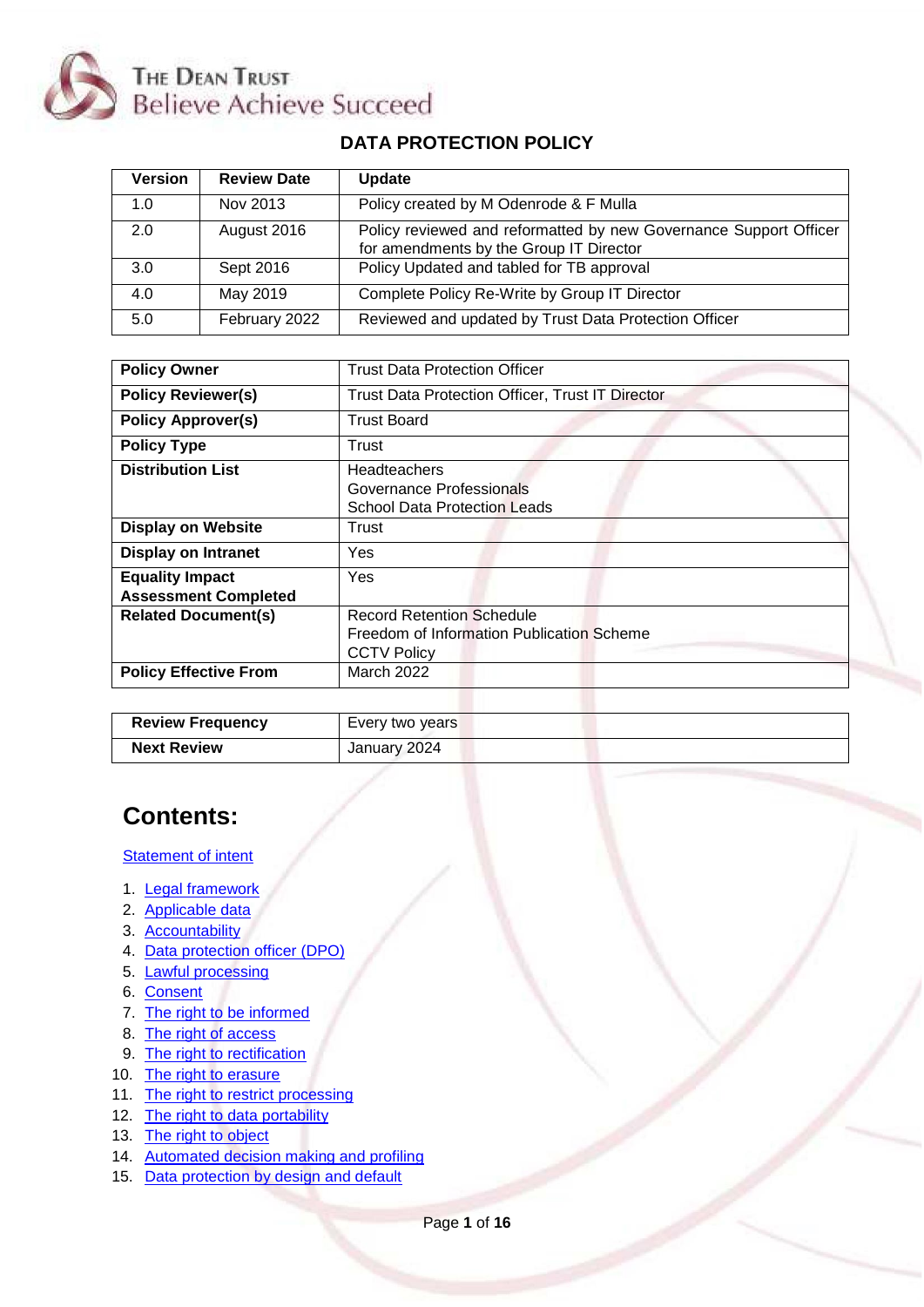

- 16. [Data Protection Impact Assessments \(DPIAs\)](#page-11-1)
- 17. [Data breaches](#page-12-0)
- 18. [Data security](#page-13-0)
- 19. [Safeguarding](#page-13-1)
- 20. [Publication of information](#page-14-0)
- 21. [CCTV and photography](#page-14-1)
- 22. [Data retention](#page-15-0)
- 23. [DBS data](#page-15-1)

# <span id="page-1-0"></span>**Statement of intent**

The Dean Trust is required to keep and process certain information about its staff members, pupils, their families, volunteers and external contractors in accordance with its legal obligations under data protection legislation.

The Trust may, from time to time, be required to share personal information about its staff or pupils with other organisations, mainly the Local Authority, Department for Education, other schools and educational bodies, and potentially children's services.

This policy is in place to ensure all staff and governors are aware of their responsibilities and outlines how the Trust complies with the following core principles of the UK GDPR.

Organisational methods for keeping data secure are imperative, and the Trust believes that it is good practice to keep clear practical policies, backed up by written procedures.

#### **Legal framework**

This policy has due regard to all relevant legislation and statutory guidance including, but not limited to, the following:

- The UK General Data Protection Regulation (UK GDPR)
- Freedom of Information Act 2000
- The Education (Pupil Information) (England) Regulations 2005 (as amended in 2018)
- The Freedom of Information and Data Protection (Appropriate Limit and Fees) Regulations 2004
- School Standards and Framework Act 1998
- Data Protection Act 2018
- Protection of Freedoms Act

This policy also has regard to the following guidance:

- ICO (2021) 'Guide to the UK General Data Protection Regulation (UK GDPR)'
- DfE (2018) 'Data protection: a toolkit for schools'
- ICO (2012) 'IT asset disposal for organisations'

# <span id="page-1-1"></span>**Applicable data**

For the purpose of this policy, 'personal data' refers to information that relates to an identifiable, living individual, including information such as an online identifier, e.g. an IP address. The UK GDPR applies to both automated personal data and to manual filing systems, where personal data is accessible according to specific criteria, as well as to chronologically ordered data and pseudonymised data, e.g. key-coded.

'Sensitive personal data' is referred to in the UK GDPR as 'special categories of personal data', and is defined as:

- Genetic data.
- Biometric data.
- Data concerning health.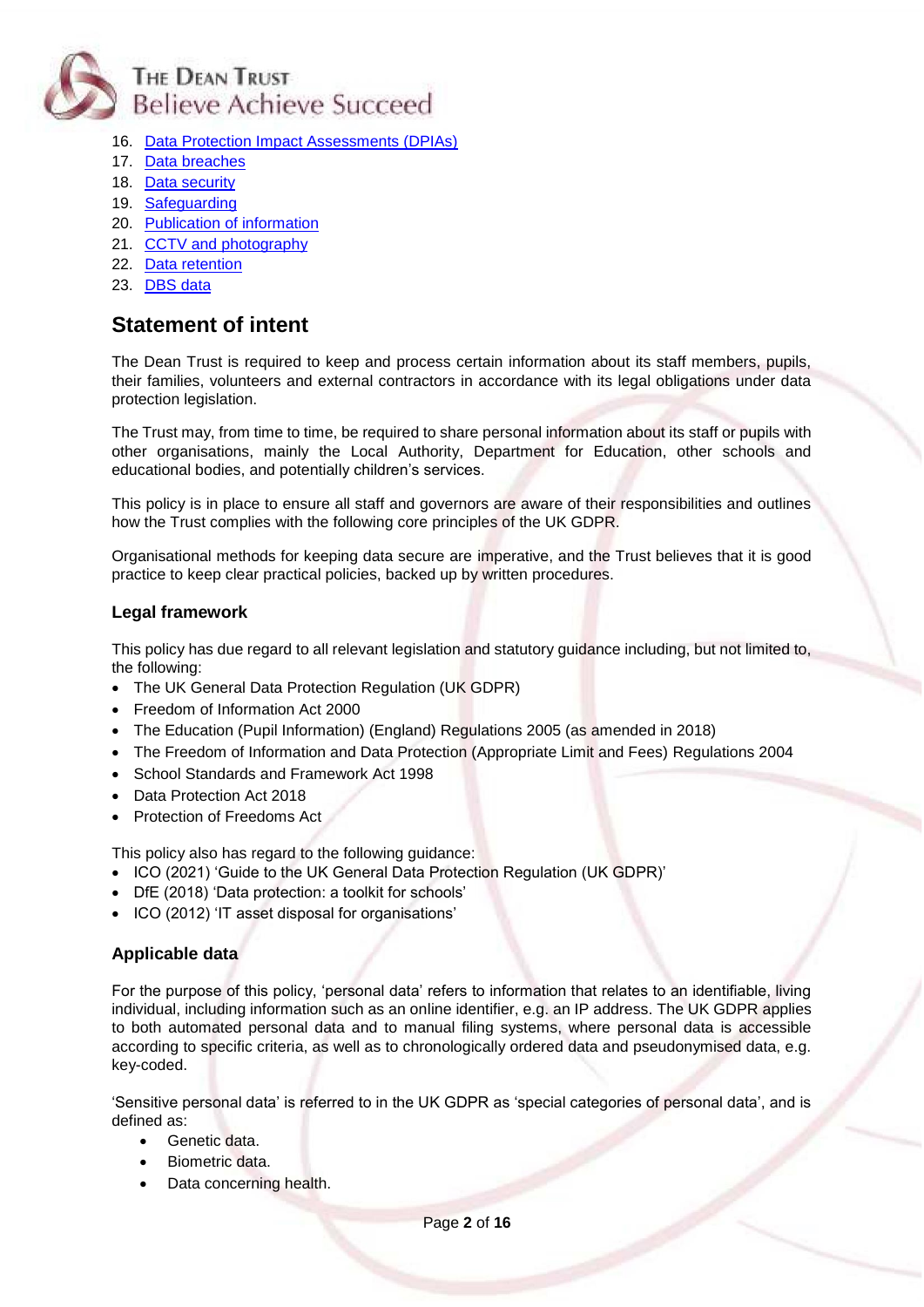

- Data concerning a person's sex life.
- Data concerning a person's sexual orientation.
- Personal data which reveals:
	- o Racial or ethnic origin.
	- o Political opinions.
	- o Religious or philosophical beliefs.
	- o Trade union membership.
	- o Principles.

'Sensitive personal data' does not include data about criminal allegations, proceedings or convictions. In the case of criminal offence data, the Trust is only able to process this if it is either:

- Under the control of official authority; or
- Authorised by domestic law.

The latter point can only be used if the conditions of the reason for storing and requiring the data fall into one of the conditions below:

• The processing is necessary for the purposes of performing or exercising obligations or rights which are imposed or conferred by law on the controller of the data subject in connection with employment, social security, social protection, health or social care purposes, public health, and research.

In accordance with the requirements outlined in the UK GDPR, personal data will be:

- Processed lawfully, fairly and in a transparent manner in relation to individuals.
- Collected for specified, explicit and legitimate purposes and not further processed in a manner that is incompatible with those purposes; further processing for archiving purposes in the public interest, scientific or historical research purposes or statistical purposes shall not be considered to be incompatible with the initial purposes.
- Adequate, relevant and limited to what is necessary in relation to the purposes for which they are processed.
- Accurate and, where necessary, kept up-to-date; every reasonable step must be taken to ensure that personal data that are inaccurate, having regard to the purposes for which they are processed, are erased or rectified without delay.
- Kept in a form which permits identification of data subjects for no longer than is necessary for the purposes for which the personal data are processed; personal data may be stored for longer periods, insofar as the personal data will be processed solely for archiving purposes in the public interest, scientific or historical research purposes or statistical purposes, subject to implementation of the appropriate technical and organisational measures required by the UK GDPR in order to safeguard the rights and freedoms of individuals.
- Processed in a manner that ensures appropriate security of the personal data, including protection against unauthorised or unlawful processing and against accidental loss, destruction or damage, using appropriate technical or organisational measures.

The UK GDPR also requires that "the controller shall be responsible for, and able to demonstrate, compliance with" the above principles.

# <span id="page-2-0"></span>**Accountability**

The Trust will implement appropriate technical and organisational measures to demonstrate that data is processed in line with the principles set out in the UK GDPR, and will provide comprehensive, clear and transparent privacy policies.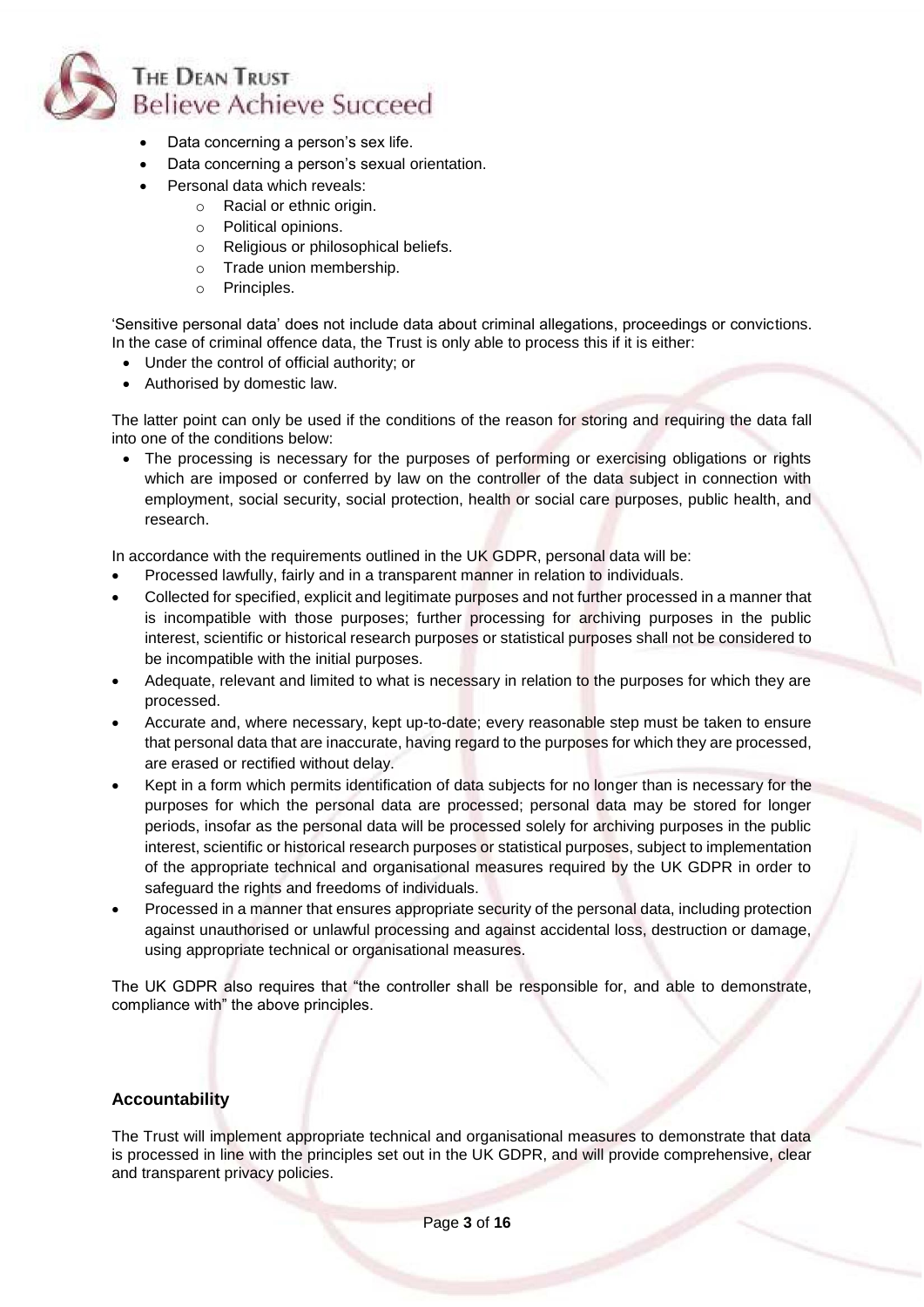

The trust will be able to demonstrate how data is processed as a whole across the MAT, and will ensure each individual school within the trust is adhering to the same procedure and that this is being implemented and enforced in line with the wider trust policies.

Additional internal records of the school's processing activities will be maintained and kept up-to-date. Internal records of processing activities will include the following:

- Name and details of the organisation
- Purpose(s) of the processing
- Description of the categories of individuals and personal data
- Retention schedules
- Categories of recipients of personal data
- Description of technical and organisational security measures
- Details of transfers to third countries, including documentation of the transfer mechanism safeguards in place

The Trust will also document other aspects of compliance with the UK GDPR and Data Protection Act where this is deemed appropriate in certain circumstances by the DPO, including the following:

- Information required for privacy notices, e.g. the lawful basis for the processing
- Records of consent
- Controller-processor contracts
- The location of personal data
- Data Protection Impact Assessment (DPIA) reports
- Records of personal data breaches

The Trust will implement measures that meet the principles of data protection by design and data protection by default, such as:

- Minimising the processing of personal data.
- Pseudonymising personal data as soon as possible.
- Ensuring transparency in respect of the functions and processing of personal data.
- Allowing individuals to monitor processing.
- Continuously creating and improving security features.

<span id="page-3-0"></span>DPIAs will be used to identify and reduce data protection risks, where appropriate.

# **Data protection officer (DPO)**

The Trust is required to appoint a DPO who will be the central point of contact for all data subjects and others in relation to matters of data protection.

A DPO will be appointed in order to:

- Inform and advise the Trust and its employees about their obligations to comply with the UK GDPR and other data protection laws.
- Monitor the Trust's compliance with the UK GDPR and other laws, including managing internal data protection activities, advising on DPIAs, conducting internal audits, and providing the required training to staff members.
- Cooperate with the ICO and act as the first point of contact for the ICO and for individuals whose data is being processed.

The DPO is responsible for:

- Coordinating a proactive and preventative approach to data protection.
- Calculating and evaluating the risks associated with the Trust's data processing.
- Having regard to the nature, scope, context, and purposes of all data processing.
- Prioritising and focussing on more risky activities, e.g. where special category data is being processed.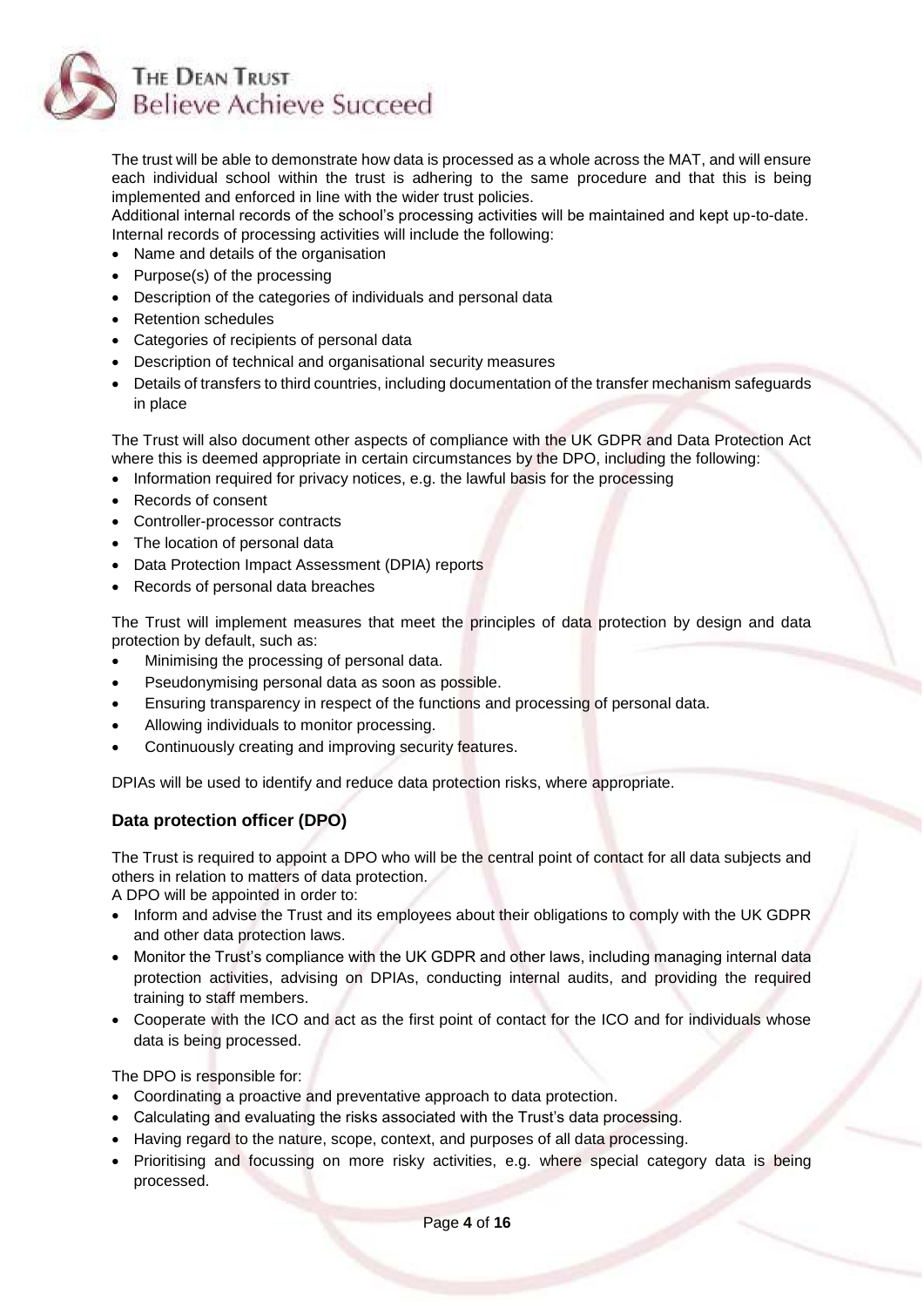

- Promoting a culture of privacy awareness throughout the Trust.
- Carrying out ad hoc reviews of data practices to ensure staff understand and are acting in accordance with relevant data protection laws.

The individual appointed as DPO will have professional experience and be highly knowledgeable about data protection law, particularly that in relation to schools. An existing employee will be appointed to the role of DPO provided that their duties are compatible with the duties of the DPO and do not lead to a conflict of interests.

The DPO will operate independently and will not be dismissed or penalised for performing their duties. Sufficient resources and appropriate access will be provided to the DPO to enable them to meet their UK GDPR obligations.

The DPO will report to the highest level of management in the Trust, which is the Executive Team. Staff will ensure that they involve the DPO in all data protection matters closely and in a timely manner.

#### <span id="page-4-0"></span>**Lawful processing**

The legal basis for processing data will be identified and documented prior to data being processed. Under the UK GDPR, data will be lawfully processed under any of the following conditions:

- The consent of the data subject has been obtained
- Processing is necessary for a contract held with the individual, or because they have asked the Trust to take specific steps before entering into a contract
- Processing is necessary for compliance with a legal obligation (not including contractual obligations)
- Processing is necessary for the performance of a task carried out in the public interest or in the exercise of official authority vested in the controller
- Processing is necessary for protecting vital interests of a data subject or another person, i.e. to protect someone's life
- Processing is necessary for the purposes of legitimate interests pursued by the controller or a third party, except where such interests are overridden by the interests, rights or freedoms of the data subject – this condition is not available to processing undertaken by the Trust in the performance of its tasks

The Trust will only process personal data without consent where any of the above purposes cannot reasonably be achieved by other, less intrusive means or by processing less data.

Sensitive data will only be processed under the following conditions:

- Explicit consent of the data subject
- Processing carried out by a not-for-profit body with a political, philosophical, religious or trade union aim provided the processing relates only to members or former members (or those who have regular contact with it in connection with those purposes) and provided there is no disclosure to a third party without consent
- Processing relates to personal data manifestly made public by the data subject
- Processing is necessary for:
- Carrying out obligations under employment, social security or social protection law, or a collective agreement
- Protecting the vital interests of a data subject or another individual where the data subject is physically or legally incapable of giving consent
- The establishment, exercise or defence of legal claims or where courts are acting in their judicial capacity
- Reasons of substantial public interest with a basis in law which is proportionate to the aim pursued and which contains appropriate safeguards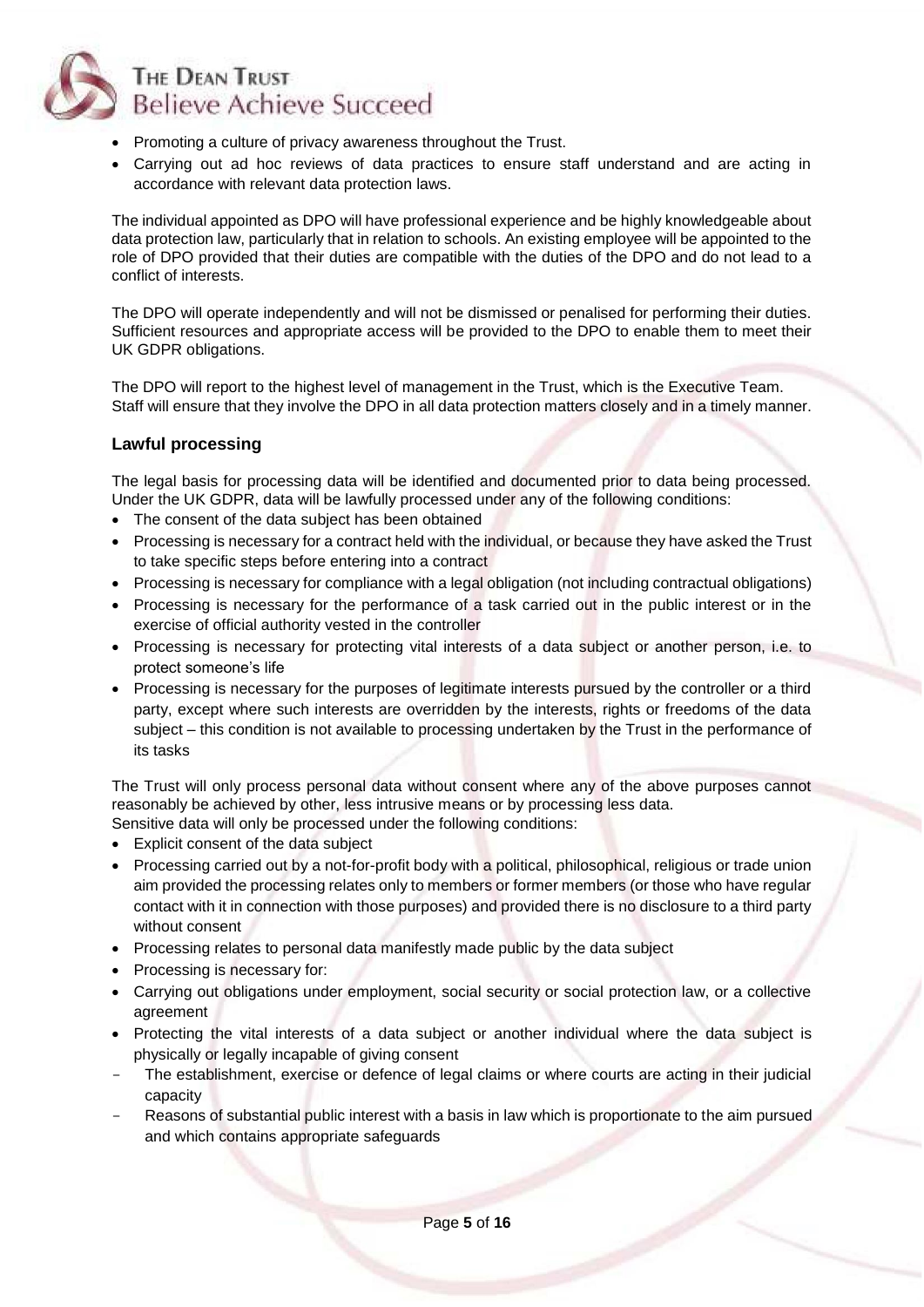

- The purposes of preventative or occupational medicine, for assessing the working capacity of the employee, medical diagnosis, the provision of health or social care or treatment or management of health or social care systems and services with a basis in law
- Reasons of public interest in the area of public health, such as protecting against serious crossborder threats to health or ensuring high standards of healthcare and of medicinal products or medical devices
- Archiving purposes in the public interest, or scientific and historical research purposes or statistical purposes in accordance with a basis in law
- When none of the above apply, consent will be obtained by the data subject to the processing of their special category personal data.

For personal data to be processed fairly, data subjects must be made aware:

- That the personal data is being processed.
- Why the personal data is being processed.
- What the lawful basis is for that processing.
- Whether the personal data will be shared, and if so, with whom.
- The existence of the data subject's rights in relation to the processing of that personal data.
- The right of the data subject to raise a complaint with the ICO in relation to any processing.

The Trust has privacy notices for the following groups, which outline the information above that is specific to them:

- Pupils and their families
- Trust workforce
- Trustees and governors

There may be circumstances where it is considered necessary to process personal data or special category personal data in order to protect the vital interests of a data subject. This may include medical emergencies where it is not possible for the data subject to give consent to the processing. In such circumstances, the DPO will be consulted and a decision made only after seeking further clarification. Where the Trust relies on:

- 'Performance of contract' to process a child's data, the Trust considers the child's competence to understand what they are agreeing to, and to enter into a contract.
- 'Legitimate interests' to process a child's data, the Trust takes responsibility for identifying the risks and consequences of the processing, and puts age-appropriate safeguards in place.
- Consent to process a child's data, the Trust ensures that the requirements outlined in [section 6](#page-5-0) are met, and the Trust does not exploit any imbalance of power in the relationship between the Trust and the child.

# <span id="page-5-0"></span>**Consent**

Consent must be a positive indication expressly confirmed in words. It cannot be inferred from silence, inactivity, a positive action without words or pre-ticked boxes. Consent will only be accepted where it is freely given, specific, informed and an unambiguous indication of the individual's wishes. Consent can be withdrawn by the individual at any time.

Where consent is given, a record will be kept documenting how and when consent was given, and what the data subject was told.

The Trust ensures that consent mechanisms meet the standards of the UK GDPR. Where the standard of consent cannot be met, an alternative legal basis for processing the data must be found, or the processing must cease. Consent accepted under the DPA will be reviewed to ensure it meets the standards of the UK GDPR; however, acceptable consent obtained under the DPA will not be reobtained.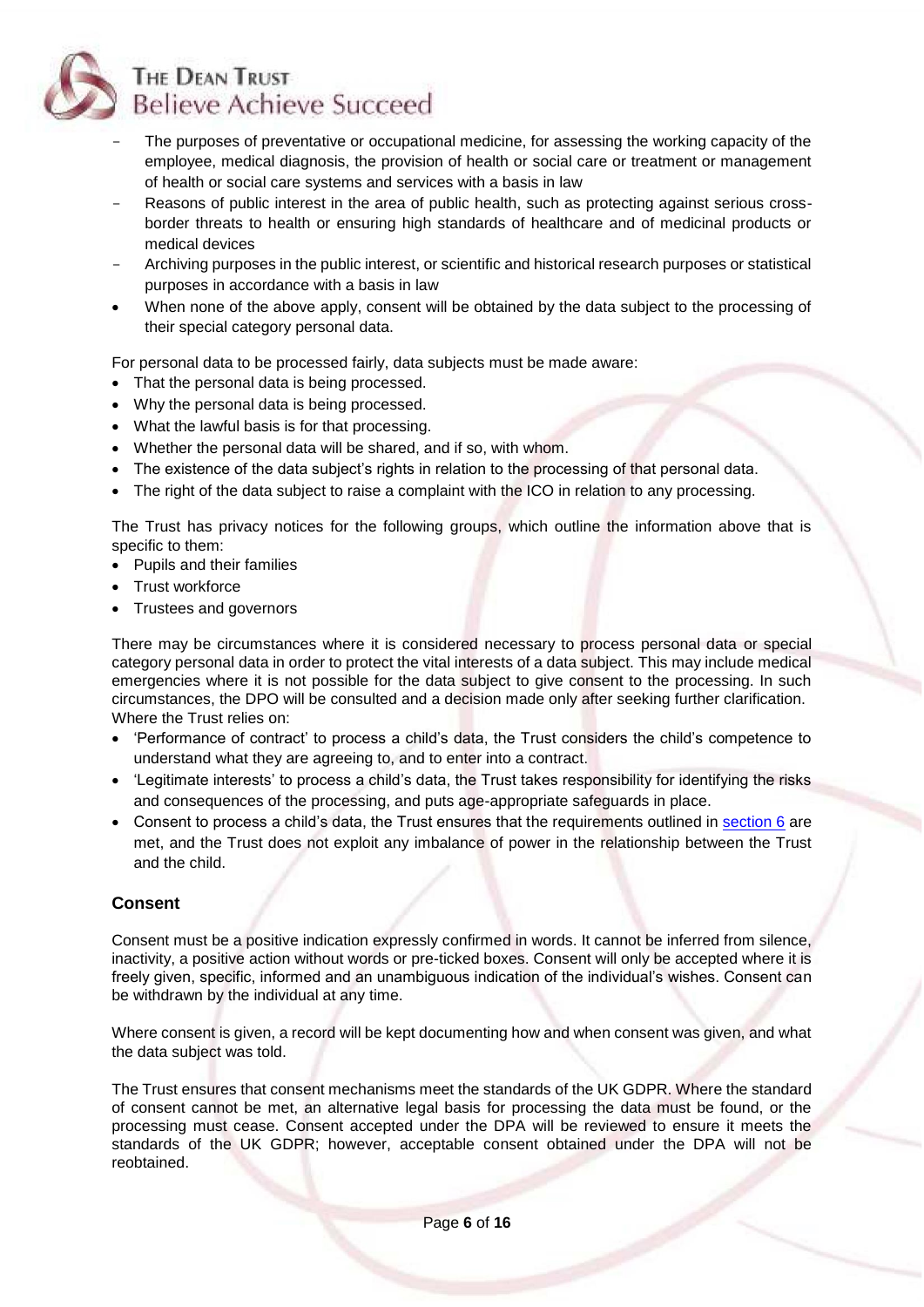

When pupils and staff join the Trust, the staff member or pupil (or, where appropriate, pupil's parent) will be required to complete a consent form for personal data use. This consent form deals with the taking and use of photographs and videos, amongst other things. Where appropriate, third parties may also be required to compete a consent form.

Where the Trust opts to provide an online service directly to a child, the child is aged 13 or over, and the consent meets the requirements outlined above, the Trust obtains consent directly from that child; otherwise, consent is obtained from whoever holds parental responsibility for the child, except where the processing is related to preventative or counselling services offered directly to children. In all other instances with regards to obtaining consent, an appropriate age of consent is considered by the Trust on a case-by-case basis, taking into account the requirements outlined above.

# <span id="page-6-0"></span>**The right to be informed**

Adults and children have the same right to be informed about how the Trust uses their data. The privacy notices supplied to individuals, including children, in regard to the processing of their personal data will be written in clear, plain, age-appropriate language which is concise, transparent, easily accessible and free of charge.

In relation to data obtained both directly from the data subject and not obtained directly from the data subject, the following information will be supplied within the privacy notice:

- The identity and contact details of the controller, the controller's representative, where applicable, and the DPO
- The purpose of, and the lawful basis for, processing the data
- The legitimate interests of the controller or third party
- Any recipient or categories of recipients of the personal data
- Details of transfers to third countries and the safeguards in place
- The retention period of criteria used to determine the retention period
- The existence of the data subject's rights, including the right to:
- o Withdraw consent at any time
- $\circ$  Lodge a complaint with a supervisory authority
- The existence of automated decision making, including profiling, how decisions are made, the significance of the process and the consequences

Where data is obtained directly from the data subject, information regarding whether the provision of personal data is part of a statutory or contractual requirement, as well as any possible consequences of failing to provide the personal data, will be provided – this information will be supplied at the time the data is obtained.

Where data is not obtained directly from the data subject, information regarding the categories of personal data that the Trust holds, the source that the personal data originates from and whether it came from publicly accessible sources, will be provided – this information will be supplied:

- Within one month of having obtained the data.
- If disclosure to another recipient is envisaged, at the latest, before the data are disclosed.
- If the data are used to communicate with the individual, at the latest, when the first communication takes place.

#### <span id="page-6-1"></span>**The right of access**

Individuals, including children, have the right to obtain a copy of their personal data as well as other supplementary information, including confirmation that their data is being processed, and the right to submit a subject access request (SAR) to gain access to their personal data in order to verify the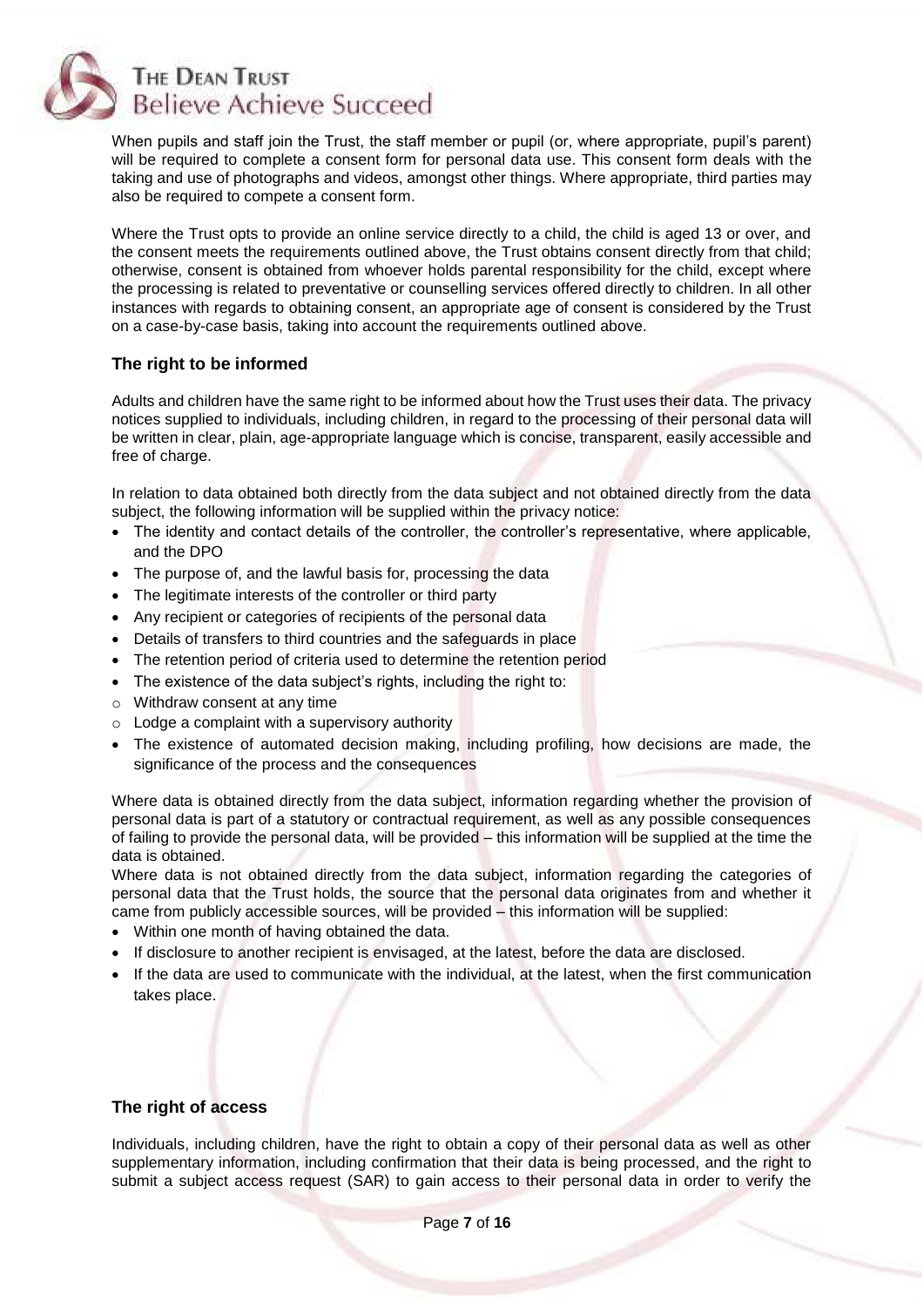

lawfulness of the processing. The Trust will verify the identity of the person making the request before any information is supplied.

A copy of the information will be supplied to the individual free of charge; however, the Trust may impose a 'reasonable fee' to cover the administrative costs of complying with requests if an individual requests further copies of the same information. Where a request is manifestly unfounded, excessive or repetitive, a reasonable fee will be charged. All fees will be based on the administrative cost of providing the information.

Where a SAR has been made electronically, the information will be provided in a commonly used electronic format.

Where a SAR has been made for information held about a child, the Trust will evaluate whether the child is capable of fully understanding their rights. If the Trust determines the child can understand their rights, it will respond directly to the child.

All requests will be responded to without delay and at the latest, within one month of receipt. In the event of numerous or complex requests, the period of compliance will be extended by a further two months. The individual will be informed of this extension, and will receive an explanation of why the extension is necessary, within one month of the receipt of the request.

Where a request is manifestly unfounded or excessive, the Trust holds the right to refuse to respond to the request. The individual will be informed of this decision and the reasoning behind it, as well as their right to complain to the supervisory authority and to a judicial remedy, within one month of the refusal. The Trust will ensure that information released in response to a SAR does not disclose personal data of another individual. If responding to the SAR in the usual way would disclose such data, the Trust will:

- Omit certain elements from the response if another individual's personal data would be disclosed otherwise.
- Reject requests that cannot be fulfilled without disclosing another individual's personal data, unless that individual consents or it is reasonable to comply without consent.
- Explain to the individual who made the SAR why their request could not be responded to in full.

In the event that a large quantity of information is being processed about an individual, the Trust will ask the individual to specify the information the request is in relation to – the time limit for responding to the request will be paused until clarification from the individual is received.

#### <span id="page-7-0"></span>**The right to rectification**

Individuals, including children, are entitled to have any inaccurate or incomplete personal data rectified. Requests for rectification will be responded to within one month; this will be extended by two months where the request for rectification is complex.

Requests for rectification will be investigated and resolved, where appropriate, free of charge; however, the Trust may impose a 'reasonable fee' to cover the administrative costs of complying with requests that are manifestly unfounded or excessive or if an individual makes multiple requests at once. The Trust reserves the right to refuse to process requests for rectification if they are manifestly unfounded or excessive or if exemptions apply.

The Trust will take reasonable steps to ensure that data is accurate or is rectified if inaccurate, implementing a proportional response for data that has a significant impact on the individual, e.g. if significant decisions are made using that data. The Trust will restrict processing of the data in question whilst its accuracy is being verified, where possible.

Where the personal data in question has been disclosed to third parties, the Trust will inform them of the rectification where possible. Where appropriate, the Trust will inform the individual about the third parties that the data has been disclosed to.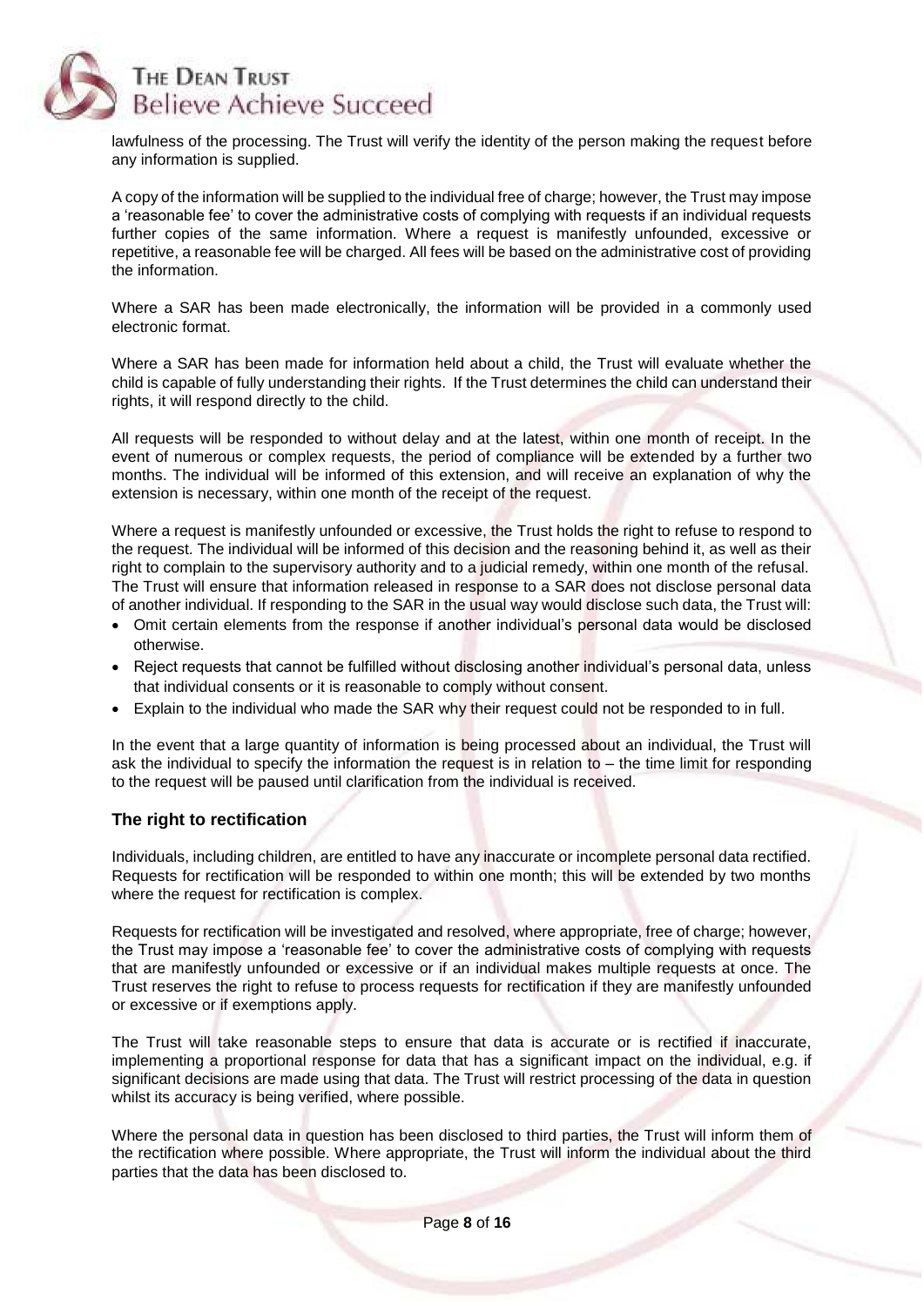

Where no action is being taken in response to a request for rectification, or where the request has been investigated and the data has been found to be accurate, the Trust will explain the reason for this to the individual, and will inform them of their right to complain to the supervisory authority and to a judicial remedy.

#### <span id="page-8-0"></span>**The right to erasure**

Individuals, including children, hold the right to request the deletion or removal of personal data where there is no compelling reason for its continued processing. Individuals, including children, have the right to erasure in the following circumstances:

- Where the personal data is no longer necessary in relation to the purpose for which it was originally collected or processed
- When the individual withdraws their consent where consent was the lawful basis on which the processing of the data relied
- When the individual objects to the processing and there is no overriding legitimate interest for continuing the processing
- The personal data was unlawfully processed
- The personal data is required to be erased in order to comply with a legal obligation
- The personal data is processed in relation to the offer of information society services to a child

The Trust will comply with the request for erasure without undue delay and at the latest within one month of receipt of the request.

The Trust has the right to refuse a request for erasure where the personal data is being processed for the following reasons:

- To exercise the right of freedom of expression and information
- To comply with a legal obligation for the performance of a public interest task or exercise of official authority
- For public health purposes in the public interest
- For archiving purposes in the public interest, scientific research, historical research or statistical purposes
- The establishment, exercise or defence of legal claims

The Trust has the right to refuse a request for erasure for special category data where processing is necessary for:

- Public health purposes in the public interest, e.g. protecting against serious cross-border threats to health.
- Purposes of preventative or occupational medicine, the working capacity of an employee, medical diagnosis, the provision of health or social care, or the management of health or social care systems or services.

Requests for erasure will be handled free of charge; however, the Trust may impose a 'reasonable fee' to cover the administrative costs of complying with requests that are manifestly unfounded or excessive or if an individual makes multiple requests at once.

As a child may not fully understand the risks involved in the processing of data when consent is obtained, special attention will be given to existing situations where a child has given consent to processing and they later request erasure of the data, regardless of age at the time of the request. Where personal data has been disclosed to third parties, they will be informed about the erasure of the personal data, unless it is impossible or involves disproportionate effort to do so. Where personal data has been made public within an online environment, the Trust will inform other organisations who process the personal data to erase links to and copies of the personal data in question.

#### <span id="page-8-1"></span>**The right to restrict processing**

Page **9** of **16**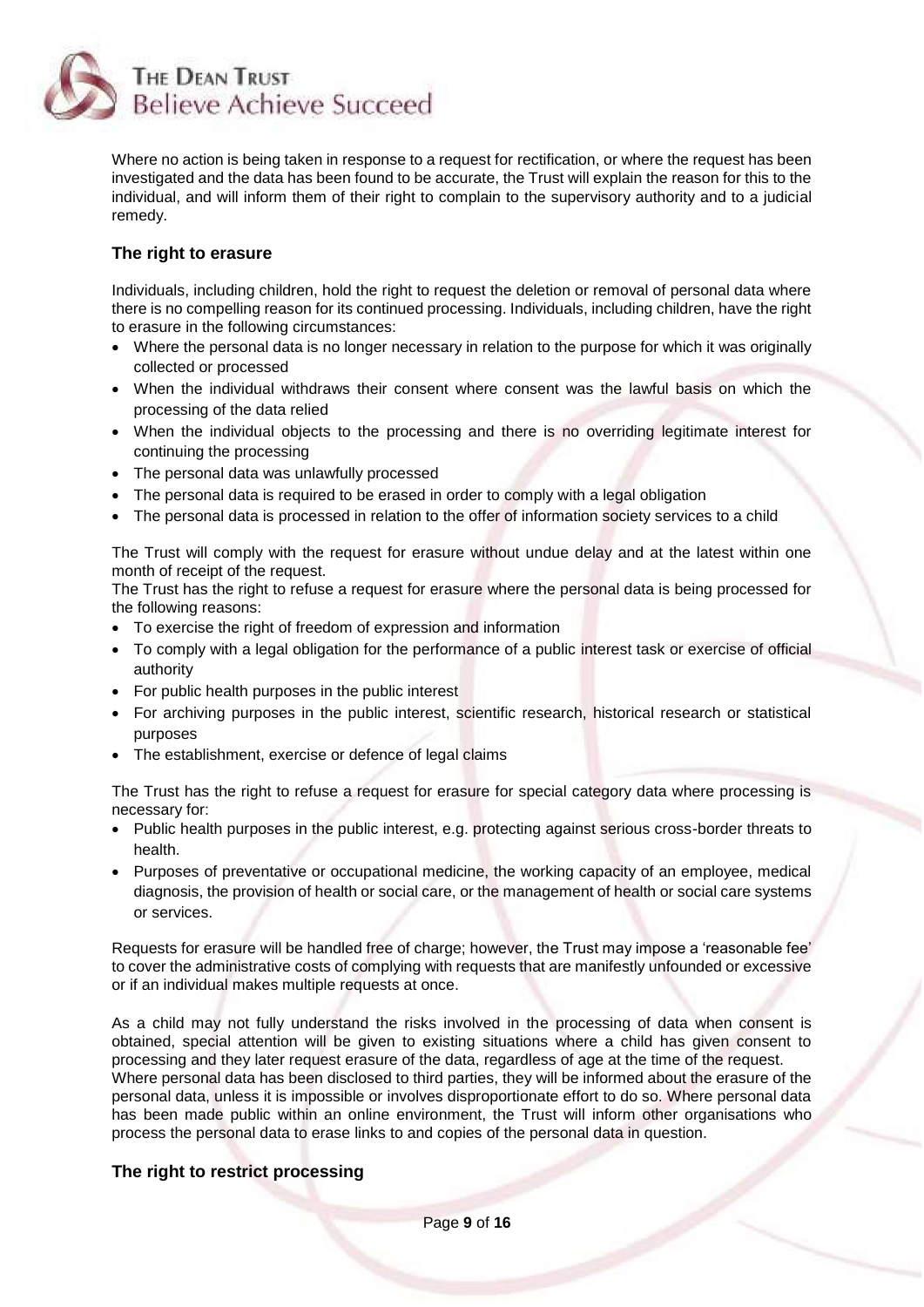

Individuals, including children, have the right to block or suppress the Trust's processing of personal data.

The Trust will restrict the processing of personal data in the following circumstances:

- Where an individual contests the accuracy of the personal data, processing will be restricted until the Trust has verified the accuracy of the data
- Where an individual has objected to the processing and the Trust is considering whether their legitimate grounds override those of the individual
- Where processing is unlawful and the individual opposes erasure and requests restriction instead
- Where the Trust no longer needs the personal data but the individual requires the data to establish, exercise or defend a legal claim

In the event that processing is restricted, the Trust will store the personal data, but not further process it, guaranteeing that just enough information about the individual has been retained to ensure that the restriction is respected in future. The Trust will inform individuals when a restriction on processing has been lifted.

Where the Trust is restricting the processing of personal data in response to a request, it will make that data inaccessible to others, where possible, e.g. by temporarily moving the data to another processing system or unpublishing published data from a website.

If the personal data in question has been disclosed to third parties, the Trust will inform them about the restriction on the processing of the personal data, unless it is impossible or involves disproportionate effort to do so.

The Trust reserves the right to refuse requests for restricting processing if they are manifestly unfounded or excessive or if exemptions apply. The individual will be informed of this decision and the reasoning behind it, as well as their right to complain to the supervisory authority and to a judicial remedy, within one month of the refusal.

# <span id="page-9-0"></span>**The right to data portability**

Individuals, including children, have the right to obtain and reuse their personal data for their own purposes across different services. The right to data portability only applies in the following cases:

- Where personal data has been provided directly by an individual to a controller
- Where the processing is based on the individual's consent or for the performance of a contract
- When processing is carried out by automated means

Personal data can be easily moved, copied or transferred from one ICT environment to another in a safe and secure manner, without hindrance to usability. Personal data will be provided in a structured, commonly used and machine-readable form. Where feasible, data will be transmitted directly to another organisation at the request of the individual. The Trust will not be required to adopt or maintain processing systems which are technically compatible with other organisations.

The Trust will provide the information free of charge.

In the event that the personal data concerns more than one individual, the Trust will consider whether providing the information would prejudice the rights of any other individual.

The Trust will respond to any requests for portability within one month. Where the request is complex, or a number of requests have been received, the timeframe can be extended by two months, ensuring that the individual is informed of the extension and the reasoning behind it within one month of the receipt of the request.

Where no action is being taken in response to a request, the Trust will, without delay and at the latest within one month, explain to the individual the reason for this and will inform them of their right to complain to the supervisory authority and to a judicial remedy.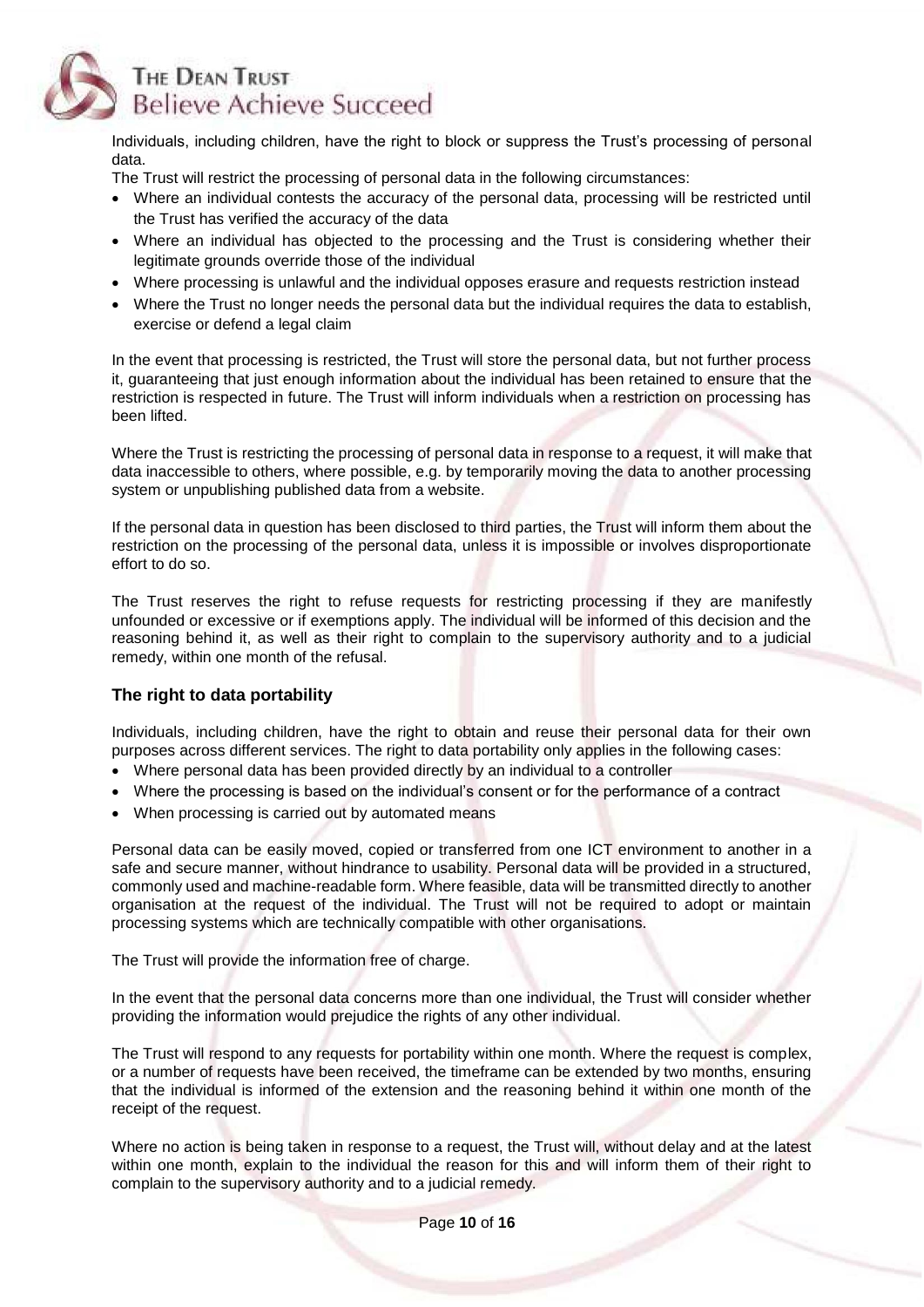

# <span id="page-10-0"></span>**The right to object**

The Trust will inform individuals, including children, of their right to object at the first point of communication, and this information will be outlined in the privacy notice and explicitly brought to the attention of the data subject, ensuring that it is presented clearly and separately from any other information. Individuals, including children, have the right to object to the following:

- Processing based on legitimate interests or the performance of a task in the public interest
- Processing used for direct marketing purposes
- Processing for purposes of scientific or historical research and statistics.

Where personal data is processed for the performance of a legal task or legitimate interests:

- An individual's grounds for objecting must relate to his or her particular situation.
- The Trust will stop processing the individual's personal data unless the processing is for the establishment, exercise or defence of legal claims, or, where the Trust can demonstrate compelling legitimate grounds for the processing, which override the interests, rights and freedoms of the individual.
- The Trust will respond to objections proportionally, granting more weight to an individual's objection if the processing of their data is causing them substantial damage or distress.
- Where personal data is processed for direct marketing purposes:
- The right to object is absolute and the Trust will stop processing personal data for direct marketing purposes as soon as an objection is received.
- The Trust cannot refuse an individual's objection regarding data that is being processed for direct marketing purposes.
- The Trust will retain only enough information about the individual to ensure that the individual's preference not to receive direct marketing is respected in future.
- Where personal data is processed for research purposes:
- The individual must have grounds relating to their particular situation in order to exercise their right to object.
- Where the processing of personal data is necessary for the performance of a public interest task, the Trust is not required to comply with an objection to the processing of the data.

Where the processing activity is outlined above, but is carried out online, the Trust will offer a method for individuals to object online.

The DPO will ensure that details are recorded for all objections received, including those made by telephone or in person, and will clarify each objection with the individual making the request to avoid later disputes or misunderstandings. The Trust will respond to all objections without undue delay and within one month of receiving the objection; this may be extended by a further two months if the request is complex or repetitive.

Where no action is being taken in response to an objection, the Trust will, without delay and at the latest within one month, explain to the individual the reason for this and will inform them of their right to complain to the supervisory authority and to a judicial remedy.

# <span id="page-10-1"></span>**Automated decision making and profiling**

The Trust will only ever conduct solely automated decision making with legal or similarly significant effects is the decision is:

- Necessary for entering into or performance of a contract.
- Authorised by law.
- Based on the individual's explicit consent.

Automated decisions will not concern a child nor use special category personal data, unless: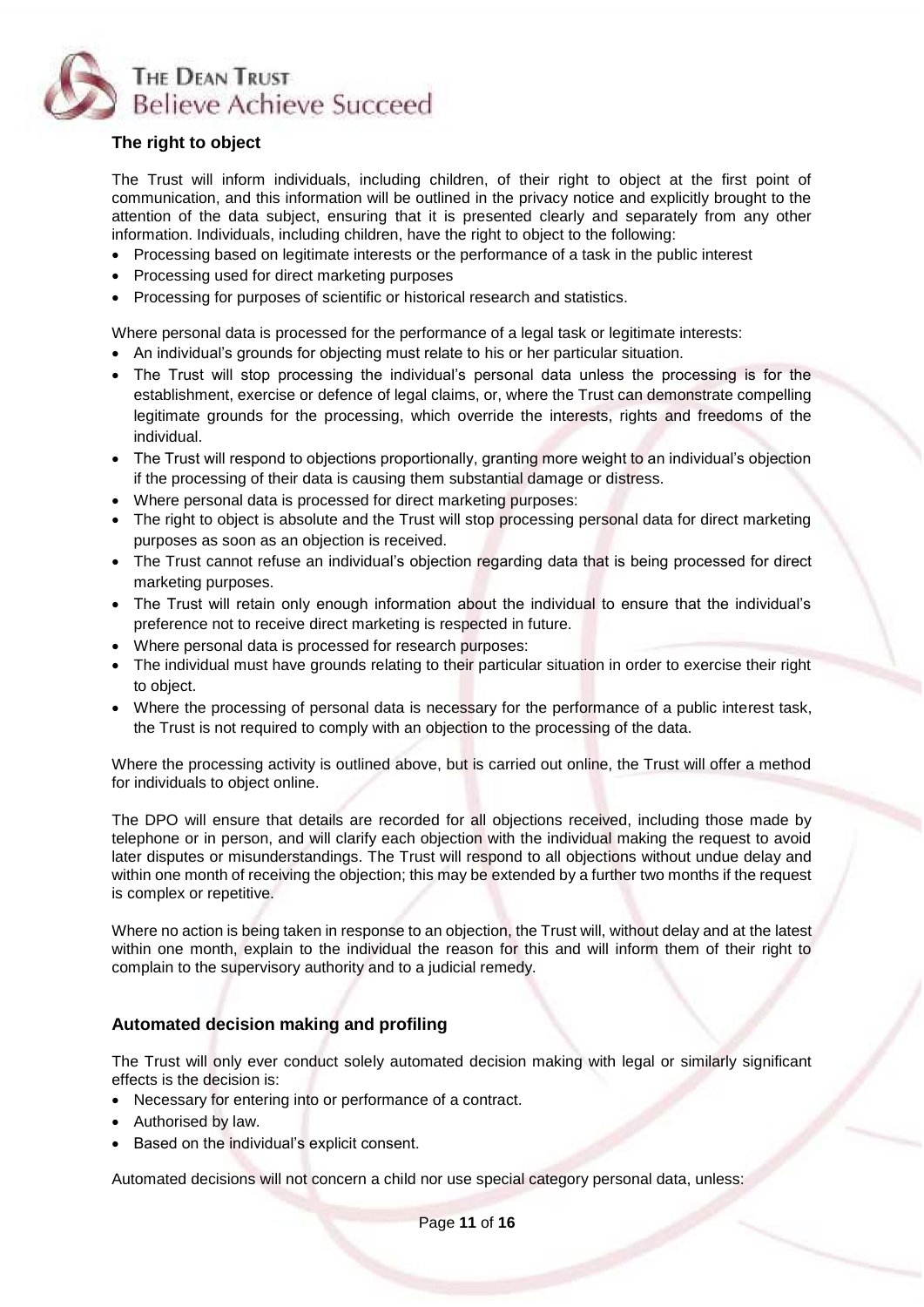

- The Trust has the explicit consent of the individual.
- The processing is necessary for reasons of substantial public interest.

The Trust will conduct a DPIA for automated decision making to mitigate risk of errors, bias and discrimination.

The Trust will ensure that individuals concerned are given specific information about the processing and an opportunity to challenge or request a review of the decision.

Individuals have the right not to be subject to a decision when both of the following conditions are met: • It is based on automated processing, e.g. profiling

• It produces a legal effect or a similarly significant effect on the individual

The Trust will take steps to ensure that individuals are able to obtain human intervention, express their point of view, and obtain an explanation of the decision and challenge it.

When automatically processing personal data for profiling purposes, the Trust will ensure that the appropriate safeguards are in place, including:

- Ensuring processing is fair and transparent by providing meaningful information about the logic involved, as well as the significance and the predicted impact.
- Using appropriate mathematical or statistical procedures.
- Implementing appropriate technical and organisational measures to enable inaccuracies to be corrected and minimise the risk of errors.
- Securing personal data in a way that is proportionate to the risk to the interests and rights of the individual and prevents discriminatory effects.

#### <span id="page-11-0"></span>**Data protection by design and default**

The Trust will act in accordance with the UK GDPR by adopting a data protection by design and default approach and implementing technical and organisational measures which demonstrate how the Trust has considered and integrated data protection into all aspects of processing activities. In line with the data protection by default approach, the Trust will ensure that only data that is necessary to achieve its specific purpose will be processed.

The Trust will implement a data protection by design and default approach by using a number of methods, including, but not limited to:

- Considering data protection issues as part of the design and implementation of systems, services and practices.
- Making data protection an essential component of the core functionality of processing systems and services.
- Automatically protecting personal data in Trust ICT systems.
- Implementing basic technical measures within the Trust network and ICT systems to ensure data is kept secure.
- Promoting the identity of the DPO as a point of contact.
- Ensuring that documents are written in plain language so individuals can easily understand what is being done with personal data.

# <span id="page-11-1"></span>**Data Protection Impact Assessments (DPIAs)**

DPIAs will be used in certain circumstances to identify the most effective method of complying with the Trust's data protection obligations and meeting individuals' expectations of privacy. DPIAs will allow the Trust to identify and resolve problems at an early stage, thus reducing associated costs and preventing damage from being caused to the Trust's reputation which might otherwise occur. A DPIA will be carried out when using new technologies or when the processing is likely to result in a high risk to the rights and freedoms of individuals, and will be used for more than one project, where necessary.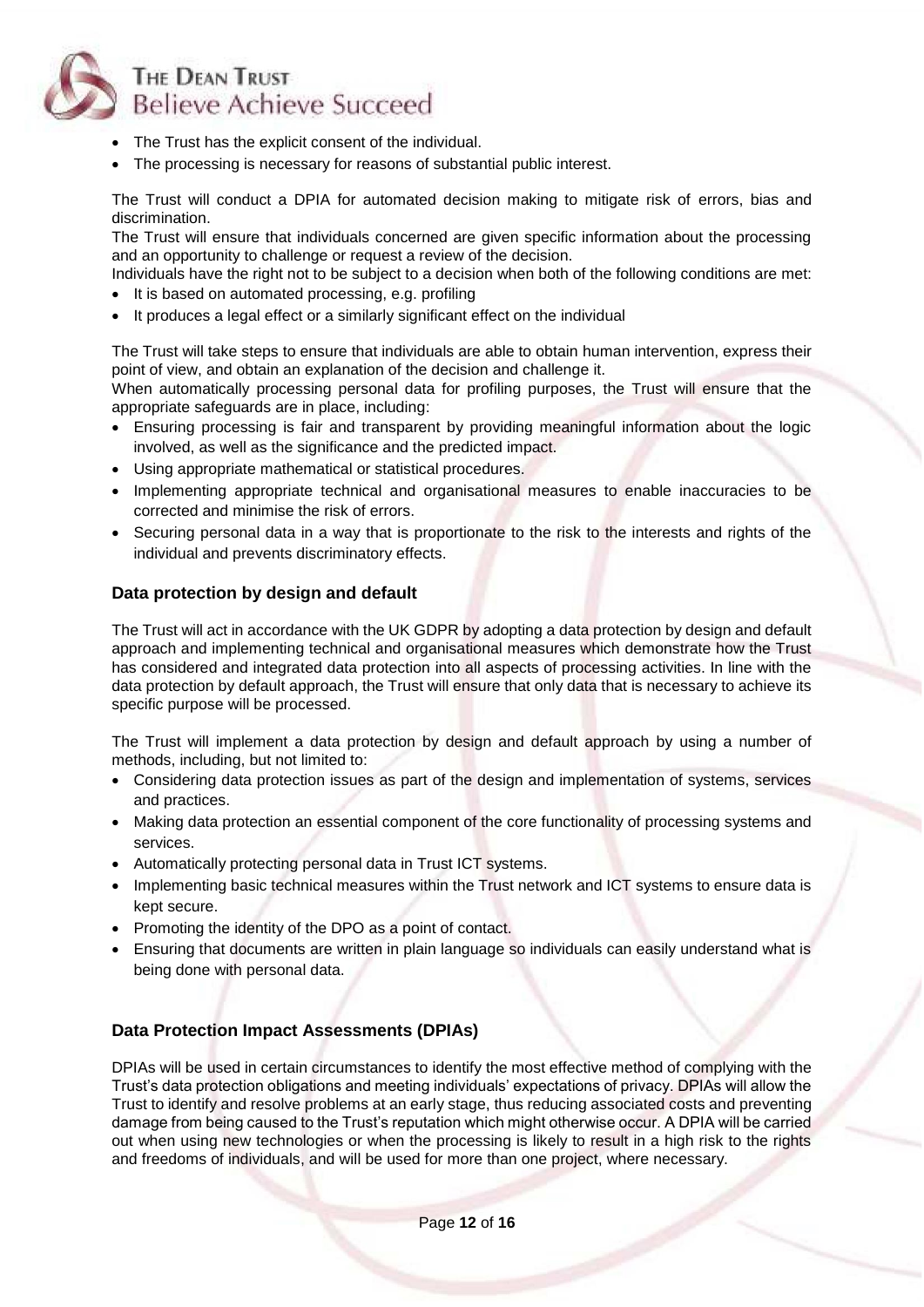

High risk processing includes, but is not limited to, the following:

- Systematic and extensive processing activities, such as profiling
- Large scale processing of special categories of data or personal data which is in relation to criminal convictions or offences
- The use of CCTV

The Trust will ensure that all DPIAs include the following information:

- A description of the processing operations and the purposes
- An assessment of the necessity and proportionality of the processing in relation to the purpose
- An outline of the risks to individuals
- The measures implemented in order to address risk

Where a DPIA indicates high risk data processing, the Trust will consult the ICO to seek its opinion as to whether the processing operation complies with the UK GDPR.

#### <span id="page-12-0"></span>**Data breaches**

The term 'personal data breach' refers to a breach of security which has led to the destruction, loss, alteration, unauthorised disclosure of, or access to, personal data. The Trust will ensure that all staff are made aware of, and understand, what constitutes a data breach as part of their training.

Effective and robust breach detection, investigation and internal reporting procedures are in place at the Trust, which facilitate decision-making in relation to whether the relevant supervisory authority or the public need to be notified.

Where the Trust faces a data security incident, the DPO will coordinate an effort to establish whether a personal data breach has occurred, assess the significance of any breach, and take prompt and appropriate steps to address it.

All notifiable breaches will be reported to the relevant supervisory authority within 72 hours of the Trust becoming aware of it. Where a breach is likely to result in a risk to the rights and freedoms of individuals, the relevant supervisory authority will be informed, and the individuals concerned will be contacted directly. A 'high risk' breach means that the threshold for notifying the individual is higher than that for notifying the relevant supervisory authority. The risk of the breach having a detrimental effect on the individual, and the need to notify the relevant supervisory authority, will be assessed on a case-by-case basis. In the event that a breach is sufficiently serious, the public will be notified without undue delay. Within a breach notification to the supervisory authority, the following information will be outlined:

- The nature of the personal data breach, including the categories and approximate number of individuals and records concerned
- The name and contact details of the DPO
- An explanation of the likely consequences of the personal data breach
- A description of the proposed measures to be taken to deal with the personal data breach
- Where appropriate, a description of the measures taken to mitigate any possible adverse effects

Where notifying an individual about a breach to their personal data, the Trust will provide specific and clear advice to individuals on the steps they can take to protect themselves and their data, where possible and appropriate to do so.

The Trust will ensure all facts regarding the breach, the effects of the breach and any decision-making processes and actions taken are documented in line with the UK GDPR accountability principle and in accordance with the Record Retention Schedule.

Failure to report a breach when required to do so may result in a fine, as well as a fine for the breach itself.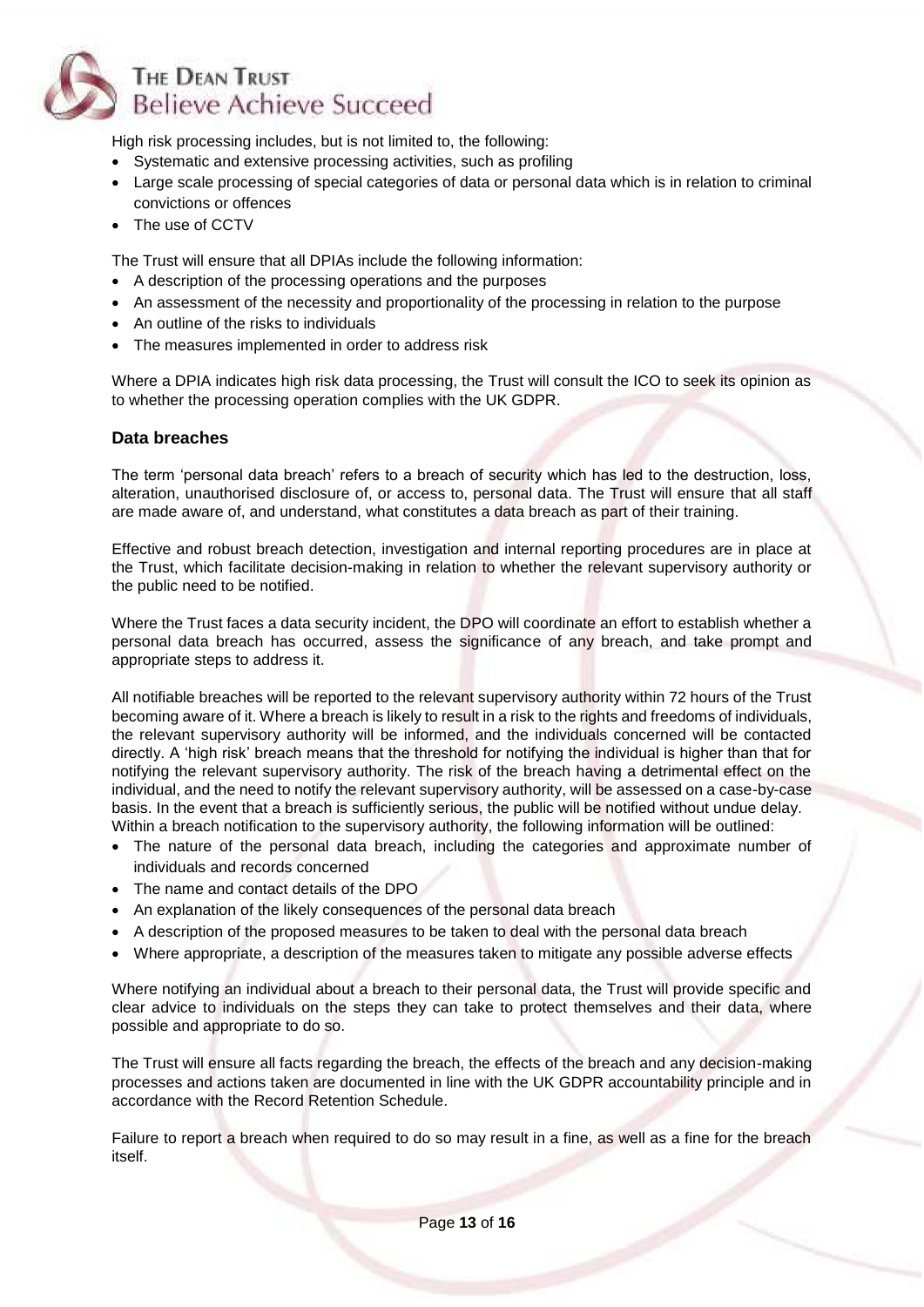

The Trust will work to identify the cause of the breach and assess how a recurrence can be prevented, e.g. by mandating data protection refresher training where the breach was a result of human error.

#### <span id="page-13-0"></span>**Data security**

Confidential paper records will be kept in a locked filing cabinet, drawer or safe, with restricted access, and will not be left unattended or in clear view anywhere with general access.

Digital data is encrypted, both on a local hard drive and on Cloud Services that are regularly backed up off-site.

Staff will not use their personal laptops or computers for Trust purposes. All necessary members of staff are provided with their own secure login and password, and every computer regularly prompts users to change their password.

Emails containing sensitive or confidential information are encrypted When sending confidential information staff will always check that the recipient is correct before sending. Before sharing data, all staff will ensure:

- They are allowed to share it.
- That adequate security is in place to protect it.
- Who will receive the data has been outlined in a privacy notice.

Where personal information that could be considered private or confidential is taken off the premises, either in electronic or paper format, staff will take extra care to follow the same procedures for security, e.g. keeping devices under lock and key. The person taking the information from the Trust premises accepts full responsibility for the security of the data.

Under no circumstances are visitors allowed access to confidential or personal information. Visitors to areas of the Trust containing sensitive information are supervised at all times.

The physical security of the Trust's buildings and storage systems, and access to them, is reviewed on a regular basis. If an increased risk in vandalism, burglary or theft is identified, extra measures to secure data storage will be put in place.

The Trust will regularly test, assess and evaluate the effectiveness of any and all measures in place for data security.

The Trust takes its duties under the UK GDPR seriously and any unauthorised disclosure may result in disciplinary action. The Trust Data Protections Officer is responsible for continuity and recovery measures are in place to ensure the security of protected data.

When disposing of data, paper documents will be shredded and digital storage devices will be physically destroyed when they are no longer required. ICT assets will be disposed of in accordance with the ICO's guidance on the disposal of ICT assets.

The Trust holds the right to take the necessary disciplinary action against a staff member if they believe them to be in breach of the above security measures.

#### <span id="page-13-1"></span>**Safeguarding**

The Trust understands that the UK GDPR does not prevent or limit the sharing of information for the purposes of keeping children safe.

The Trust will ensure that information pertinent to identify, assess and respond to risks or concerns about the safety of a child is shared with the relevant individuals or agencies proactively and as soon as is reasonably possible. Where there is doubt over whether safeguarding information is to be shared, especially with other agencies, the DSL will ensure that they record the following information:

• Whether data was shared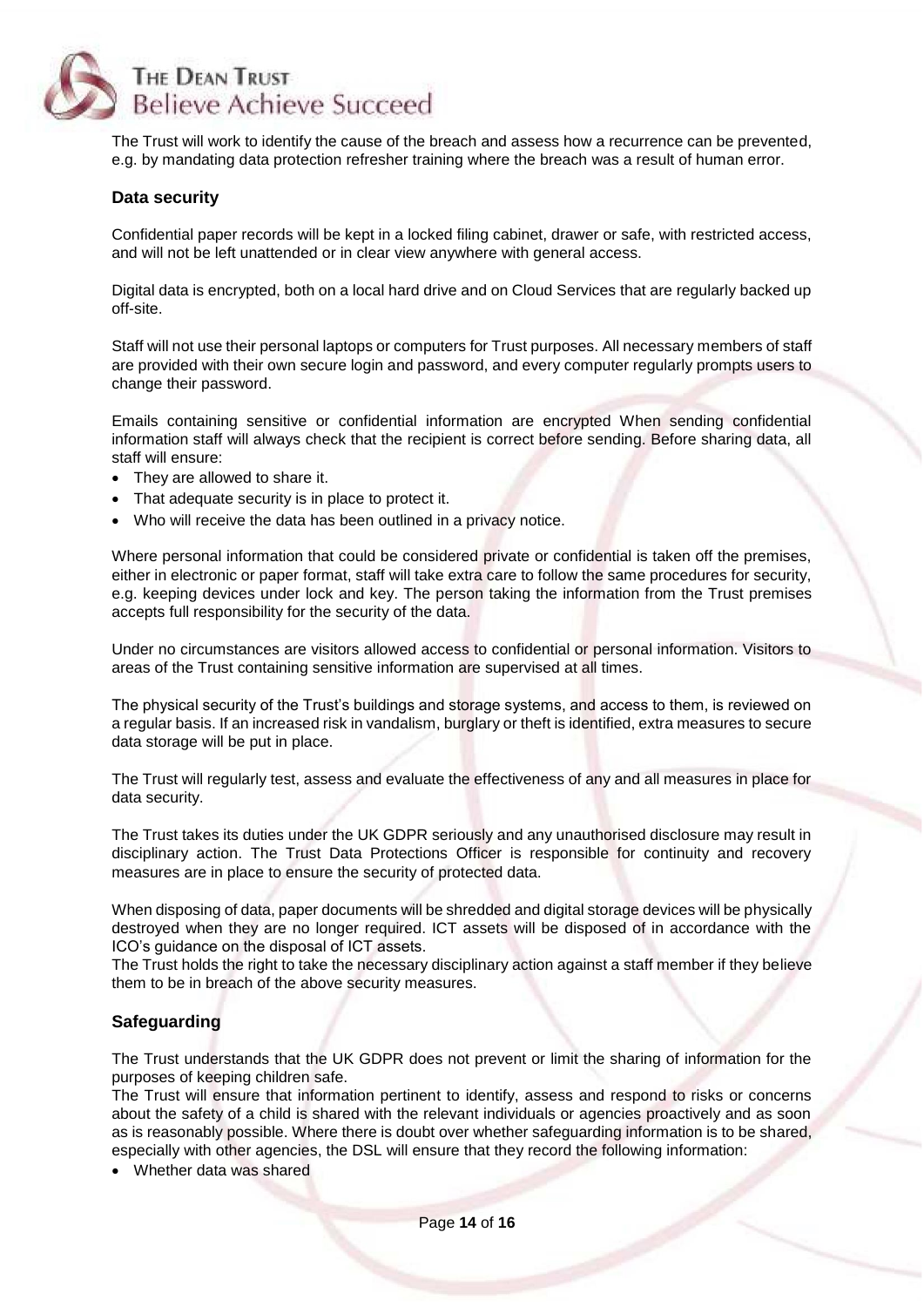

- What data was shared
- With whom data was shared
- For what reason data was shared
- Where a decision has been made not to seek consent from the data subject or their parent
- The reason that consent has not been sought, where appropriate

The Trust will aim to gain consent to share information where appropriate; however, will not endeavour to gain consent if to do so would place a child at risk. The Trust will manage all instances of data sharing for the purposes of keeping a child safe in line with the Child Protection and Safeguarding Policy.

#### <span id="page-14-0"></span>**Publication of information**

The Trust publishes a Freedom of Information Publication Scheme on its website outlining classes of information that will be made routinely available, including:

- Policies and procedures.
- Minutes of meetings.
- Annual reports.
- Financial information.

Classes of information specified in the Freedom of Information Publication Scheme are made available quickly and easily on request.

The Trust will not publish any personal information, including photos, on its website without the permission of the affected individual. When uploading information to the Trust websites, staff are considerate of any metadata or deletions which could be accessed in documents and images on the site.

# <span id="page-14-1"></span>**CCTV and photography**

The Trust understands that recording images of identifiable individuals constitutes as processing personal information, so it is done in line with data protection principles.

The Trust notifies all pupils, staff and visitors where CCTV images are being collected, via prominent signage. Cameras are only placed where they do not intrude on anyone's privacy and are necessary to fulfil their purpose. All CCTV footage will be kept for one month for security purposes; the Trust IT Director is responsible for keeping the records secure and allowing access.

Before the Trust is able to obtain the photographic data of pupils or staff, it is required to give notification and obtain consent for this Special Category Data due to additional requirements for processing such data under the Protection of Freedoms Act 2012.

The Trust will always indicate its intentions for taking photographs of pupils and will retrieve permission before publishing them. If the Trust wishes to use images or video footage of pupils in a publication, such as the Trust website, prospectus, or recordings of school plays, written permission will be sought for the particular usage from the parent of the pupil.

Images captured by individuals for recreational or personal purposes, and videos made by parents for family use, are exempt from the UK GDPR.

Parents and others attending school events are able to take photographs and videos of those events as long as they are for domestic purposes only. Photographs or videos being used for any other purpose are prohibited to be taken by parents or visitors to the Trust.

The Trust asks that parents and others do not post any images or videos which include any child other than their own child(ren) on any social media or otherwise publish those images or videos.